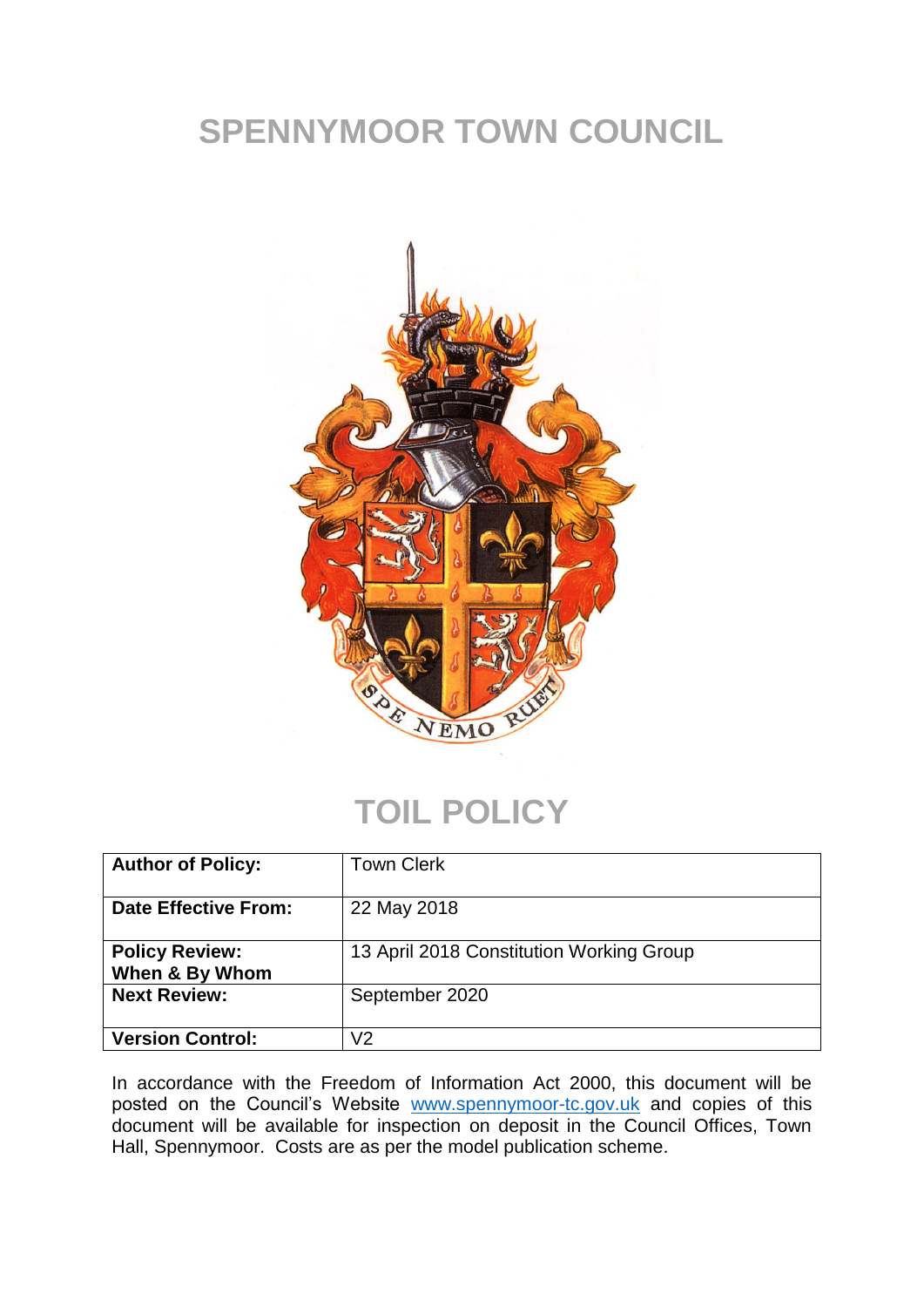## **1. Statement**

Employees accrue TOIL when working outside of normal contractual hours to staff events, take minutes at Council minutes, deal with emergencies etc.

Employees subsequently take TOIL to help ensure an effective work-life balance. However, TOIL arrangements are subject to prior approval by Managers, who must take into account the operational needs of the Council.

#### **2. Purpose**

The purpose of the Procedure is to ensure TOIL is managed fairly and consistently across the Council, in relation to the operational needs of each service area, and to inform employees of the procedure for applying for and approving TOIL

## **3. TOIL Guidelines**

- Employees are not allowed to accrue more than 3 days TOIL, (pro rata for part-time employees)
- Employees can take a maximum of 1 day TOIL in advance of accruement in case of an emergency, (pro rata for part-time employees).
- 5 days' notice will be required to take TOIL but this is left at Managers' discretion, subject to business needs, as it is acknowledged that Spennymoor Town Council do not give time for Doctor or Dental appointments and emergency leave is unpaid. TOIL is often taken instead for the aforementioned.
- All TOIL should be taken within the current leave year, and indeed should be taken in a timely manner after it has been accrued.
- Subject to the above, and the provisions of the Council's Sick Pay and Maternity/Paternity/Shared Parental and Adoption Leave Policies, any **untaken TOIL will not be carried over into the next financial year.**  Employees **will not be entitled to pay in lieu of untaken TOIL**, except where protected employment rights apply.
- TOIL, as with Annual Leave, should be planned over the year and not 'saved' until the end of the financial year.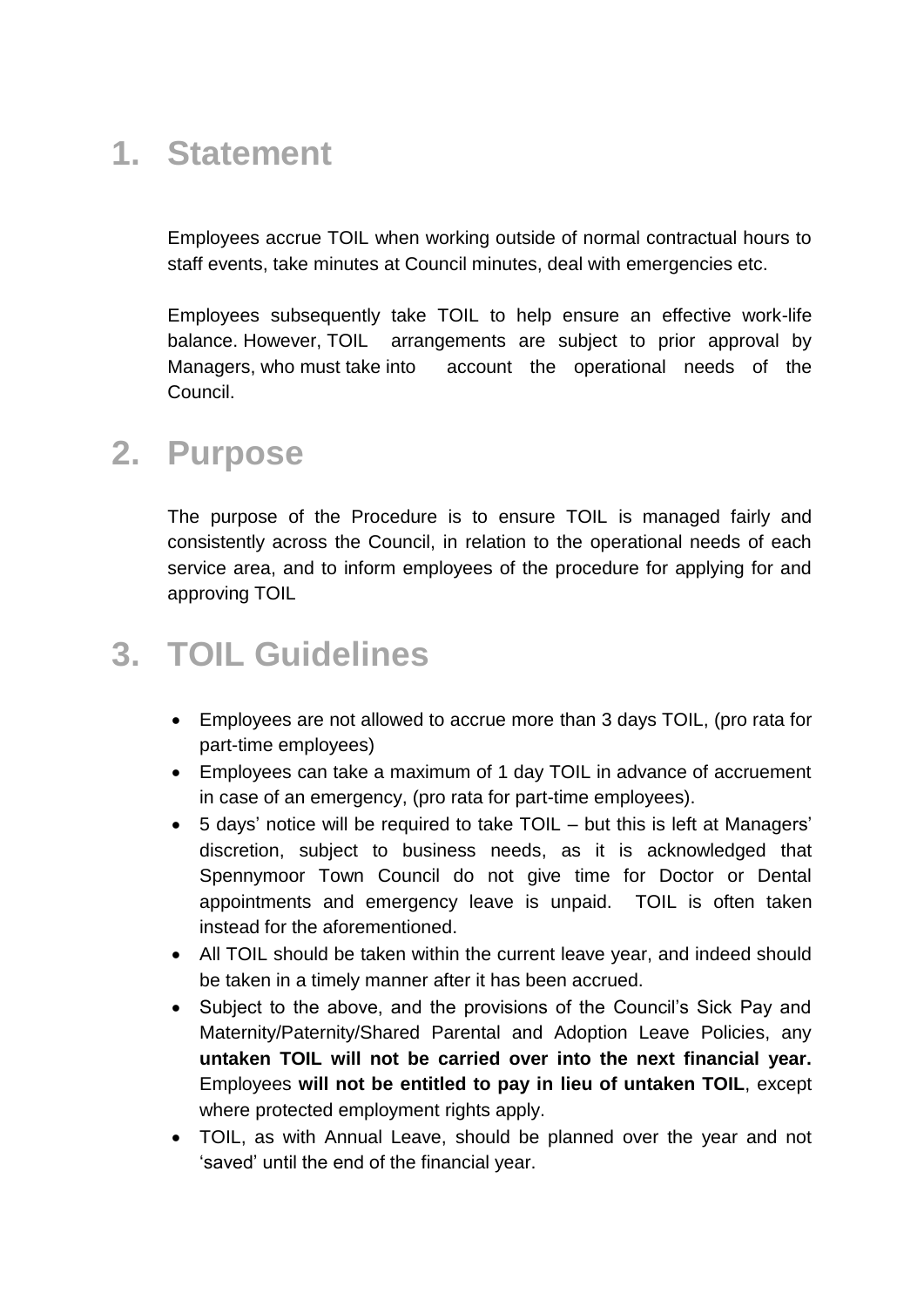- Every effort will be made to accommodate requests for TOIL. However, during peak operating periods or when planned major events are taking place, approval of TOIL requests will be at the Manager's discretion.
- Where multiple requests are received in the same operational area for TOIL during the same peak period - e.g. school summer break - it may not be possible to approve all requests. In such circumstances, approval will be granted on the basis of the date the request is received. In subsequent years where the same employees request the same period, a rota arrangement will be applied.
- The operational needs of the service must be given priority over any TOIL requests.
- Any TOIL taken without the prior approval of the Manager will be classified as unauthorised absence and may result in disciplinary action being considered and pay being withheld depending on the outcome of any disciplinary action.
- Employees must advise their Manager of any changes to their TOIL plans in advance of such changes. This includes changes to dates of TOIL which will require further management approval and cancellation of planned TOIL which may require consequent changes to TOIL relief cover arrangements.

# **4. Procedure for Obtaining Approval For TOIL**

The employee's manager must approve all TOIL in advance. Members of staff wishing to take TOIL should follow the procedure set out below in order to accommodate cover:

- All requests for TOIL should be made in writing on the TOIL Request form, at the earliest reasonable opportunity.
- The Manager will consider the application, having regard to the needs of the service and leave/TOIL already in place before a final decision is made.
- Only on receipt of a signed TOIL form authorised by the Manager, should the member of staff commit him or herself to any TOIL plans.
- If TOIL is refused, the Manager will notify the member of staff within 3 days. Failure to do this will result in acceptance of the TOIL request.

If your employment terminates part of the way through the year, you will be paid any TOIL accrued, although if working a notice period then it will be expected that every effort is made to use the TOIL. Deductions from final salary due to you on